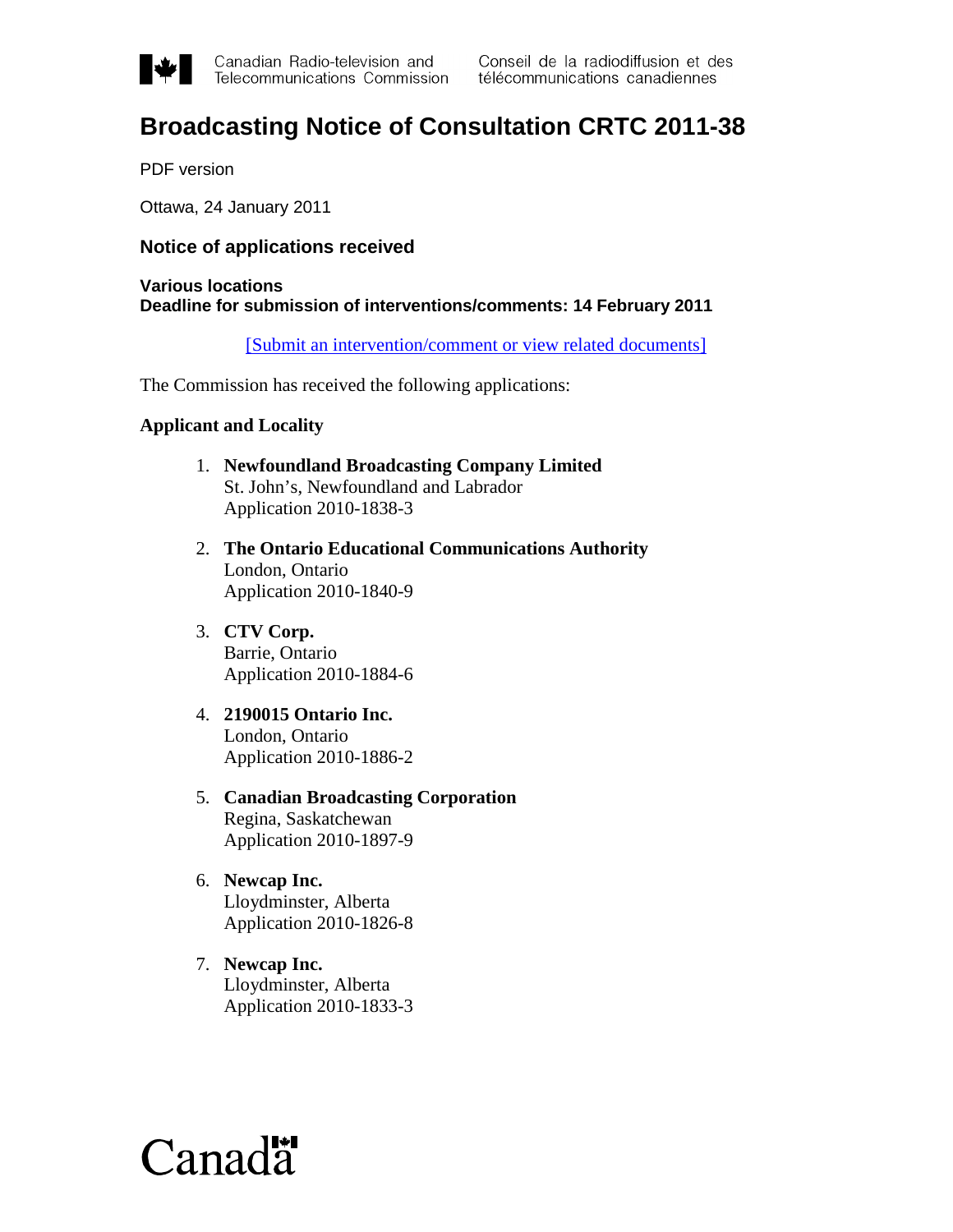## **1. St. John's, Newfoundland and Labrador Application 2010-1838-3**

Application by **Newfoundland Broadcasting Company Limited** to amend the broadcasting licence for the television programming undertaking CJON-TV St-John's to add a post-transition digital transmitter to serve the population of St. John's.

The new post-transition digital transmitter, CJON-DT, would operate on channel 21 with an average effective radiated power (ERP) of 128,400 watts (maximum ERP of 266,000 watts with an effective height of antenna above average terrain of 254.6 metres).

The Commission notes that the licensee wishes to comply with *Revised licensing framework for over-the-air digital television service,* Broadcasting Regulatory Policy CRTC 2010-69, 10 February 2010.

The Commission also notes that this application is not in compliance with Notice No. SMBR-006-08 – *Publication of the Digital Television (DTV) Post-Transition Allotment Plan* of the Department of Industry (the Department). However, the licensee has indicated that the Department has approved channel 21, on which the digital feed will be available.

The implementation of this transmitter would decrease the potential viewership in the regional service area by 3.61%, from 244,586 to 235,753.

*Licensee's address:*

446 Logy Bay Road P.O. Box 2020 St. John's, Newfoundland and Labrador A1C 5S2 Fax: 709-726-5107 Email: [ntv@ntv.ca](mailto:ntv@ntv.ca)

*Examination of application:*

At the licensee's address

## **2. London, Ontario Application 2010-1840-9**

Application by **The Ontario Educational Communications Authority** to amend the broadcasting licence for the English-language conventional television programming undertaking CICA-TV Toronto to add a post-transition digital rebroadcasting transmitter to serve the population of London.

The new post-transition digital rebroadcasting transmitter CICO-DT-18 would operate on channel 18 with an effective radiated power (ERP) of 2,400 watts (non-directional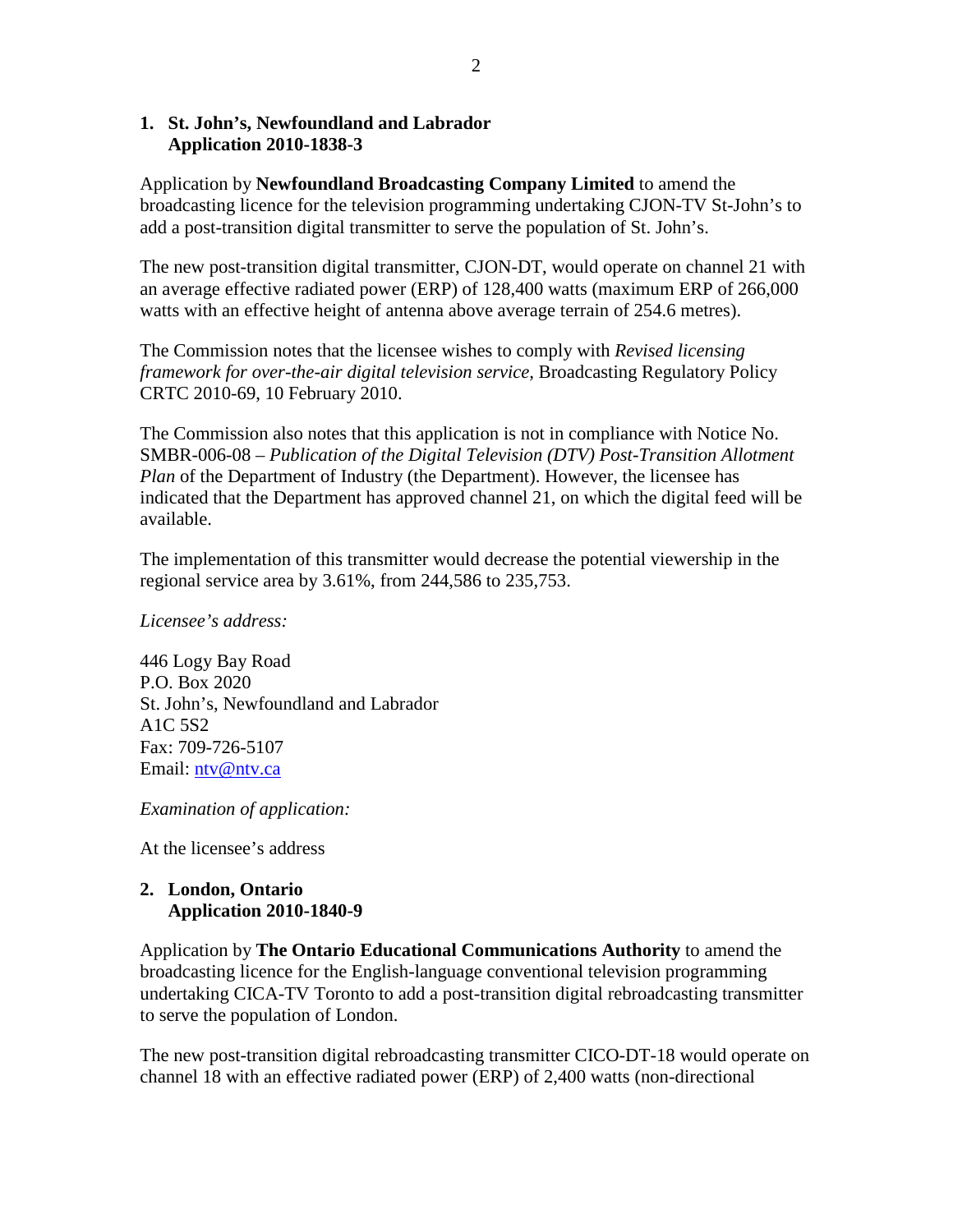antenna with an effective height of antenna above average terrain (EHAAT) of 316 metres).

The Commission notes that the licensee wishes to comply with *Revised licensing framework for over-the-air digital television services,* Broadcasting Regulatory Policy CRTC 2010-69, 10 February 2010.

The Commission also notes that this application is not in compliance with Notice No. SMBR-006-08 – *Publication of the Digital Television (DTV) Post-Transition Allotment Plan* of the Department of Industry (the Department) since the proposed technical parameters (ERP of 2,400 watts and EHAAT of 316 metres) exceed the Department's allotted technical parameters (ERP of 1,200 watts and EHAAT of 313.80 metres).

The implementation of this rebroadcasting transmitter would increase the potential viewership in the regional service area by 26%, from 545,058 to 688,565.

*Licensee's address:*

2180 Yonge Street P.O. Box 200 Station "O" Toronto, Ontario M4T 2T1 Fax: 866-460-2823 Email: [szolf@heenan.ca](mailto:szolf@heenan.ca)

*Examination of application:*

Service Ontario Main floor 100 Dundas Street London, Ontario

## **3. Barrie, Ontario Application 2010-1884-6**

Application by **CTV Corp.** to amend the broadcasting licence for the English-language conventional television programming undertaking CKVR-TV Barrie to add a posttransition digital transmitter to serve the population of Barrie.

The new post-transition digital transmitter, CKVR-DT, would operate on channel 10 with an average effective radiated power (ERP) of 8,900 watts (maximum ERP of 11,000 watts with an effective height of antenna above average terrain of 332.3 metres).

The Commission notes that the licensee wishes to comply with *Revised licensing framework for over-the-air digital television services,* Broadcasting Regulatory Policy CRTC 2010-69, 10 February 2010.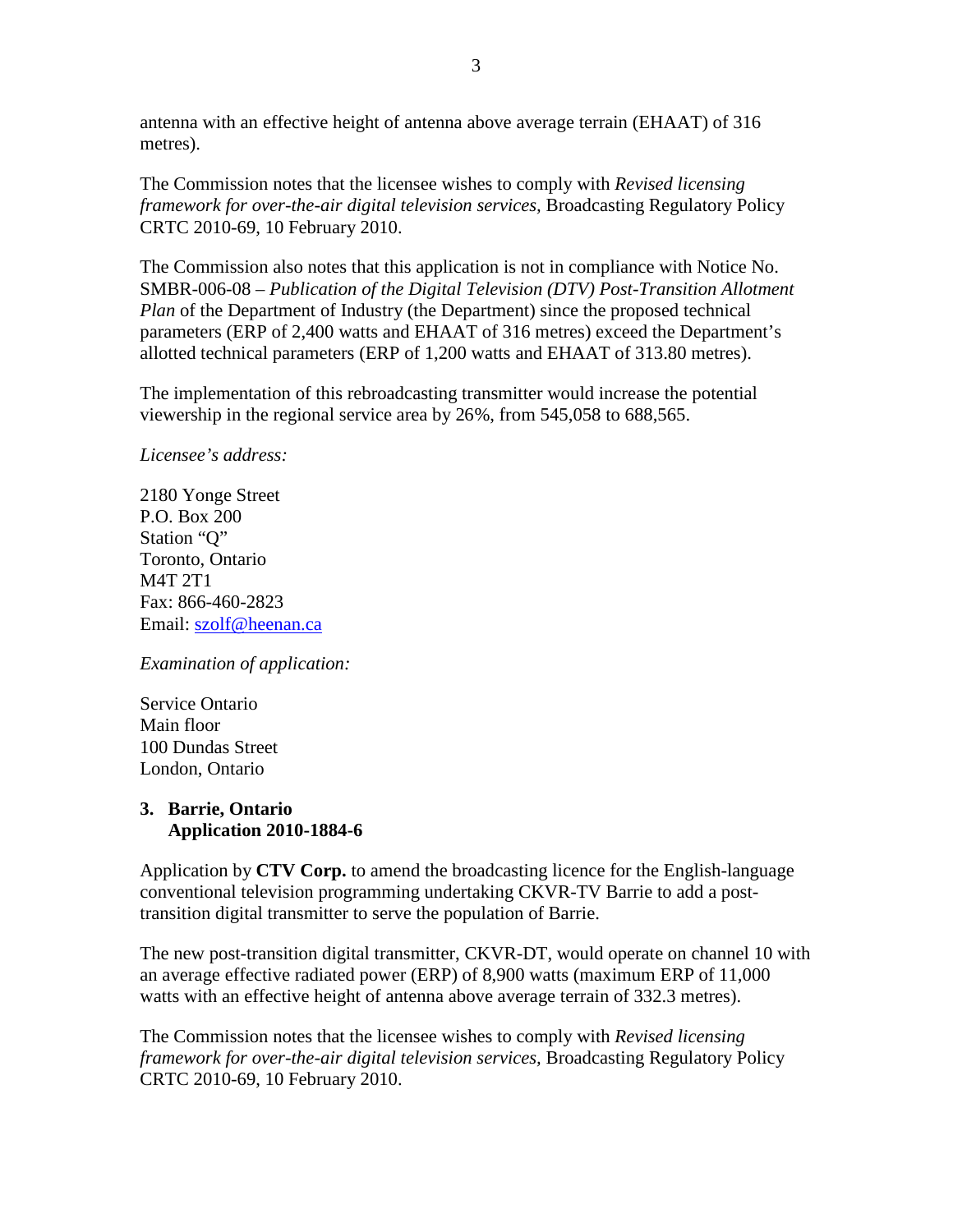The Commission also notes that this application is not in compliance with Notice No. SMBR-006-08 – *Publication of the Digital Television (DTV) Post-Transition Allotment Plan* of the Department of Industry.

The implementation of this transmitter would decrease the potential viewership in the regional service area by 7.68%, from 6,283,303 to 5,800,632.

*Licensee's address:*

299 Queen Street West Toronto, Ontario M5V 2Z5 Fax: 416-384-4580 Email: [david.spodek@ctv.ca](mailto:david.spodek@ctv.ca)

*Examination of application:*

33 Beacon Road Barrie, Ontario

## **4. London, Ontario Application 2010-1886-2**

Application by **2190015 Ontario Inc.** to amend the broadcasting licence for the Englishlanguage conventional television programming undertaking CHCH-TV Hamilton to add a post-transition digital transmitter to serve the population of London.

The new post-transition digital transmitter, CHCH-DT-2, would operate on channel 51 with an average effective radiated power (ERP) of 115,000 watts (maximum ERP of 190,000 watts with an effective height of antenna above average terrain of 296.5 metres).

The Commission notes that the licensee wishes to comply with *Revised licensing framework for over-the-air digital television services,* Broadcasting Regulatory Policy CRTC 2010-69, 10 February 2010.

The Commission also notes that this application is not in compliance with Notice No. SMBR-006-08 – *Publication of the Digital Television (DTV) Post-Transition Allotment Plan* of the Department of Industry.

The implementation of this transmitter would increase the potential viewership in the regional service area by 5.8%, from 715,218 to 756,707.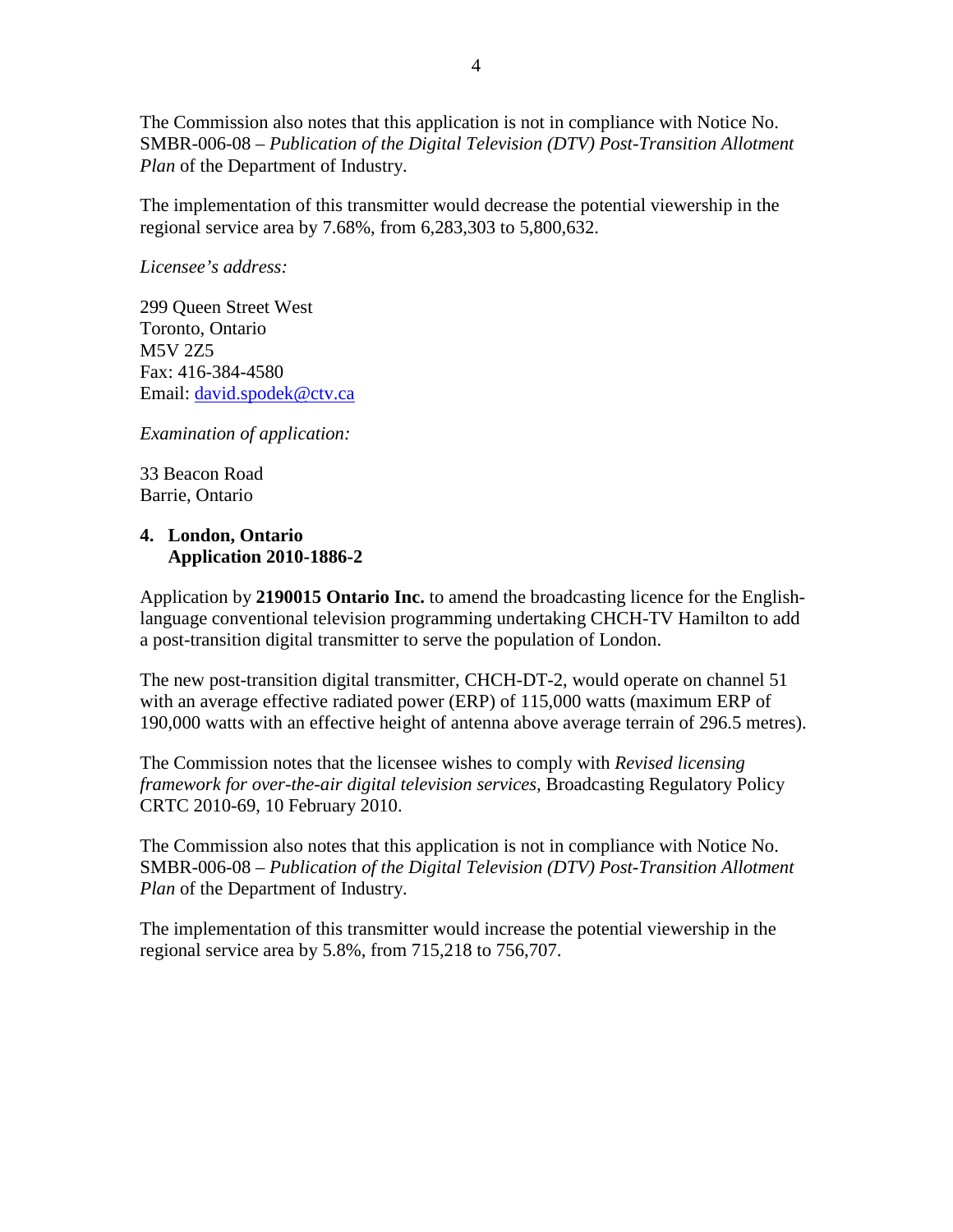*Licensee's address:*

163 Jackson Street West Hamilton, Ontario L8N 3A6 Fax: 905-527-5022 Email: [wayne.rabishaw@chch.com](mailto:wayne.rabishaw@chch.com)

*Examination of application:*

At the licensee's address

and

2844 Dundas Street West Toronto, Ontario

## **5. Regina, Saskatchewan Application 2010-1897-9**

Application by **Canadian Broadcasting Corporation** to amend the broadcasting licence for the English-language conventional television programming undertaking CBKT-TV Regina to add a post-transition digital transmitter to serve the population of Regina.

The new post-transition digital transmitter, CBKT-DT, would operate on channel 9 with an average effective radiated power (ERP) of 33,600 watts (maximum ERP of 60,000 watts with an effective height of antenna above average terrain of 207.2 metres).

The Commission notes that the licensee wishes to comply with *Revised licensing framework for over-the-air digital television services,* Broadcasting Regulatory Policy CRTC 2010-69, 10 February 2010.

The Commission notes that this application is not in compliance with Notice No. SMBR-006-08 – *Publication of the Digital Television (DTV) Post-Transition Allotment Plan* (the Plan) of the Department of Industry since the licensee proposes to use a higher maximum ERP than that which was allotted in the Plan.

The implementation of this transmitter would increase the potential viewership in the regional service area by 5%, from 250,974 to 263,530.

*Licensee's address:*

181 Queen Street Ottawa, Ontario K1P 1K9 Fax: 613-288-6257 Email: [regulatoryaffairs@cbc.ca](mailto:regulatoryaffairs@cbc.ca)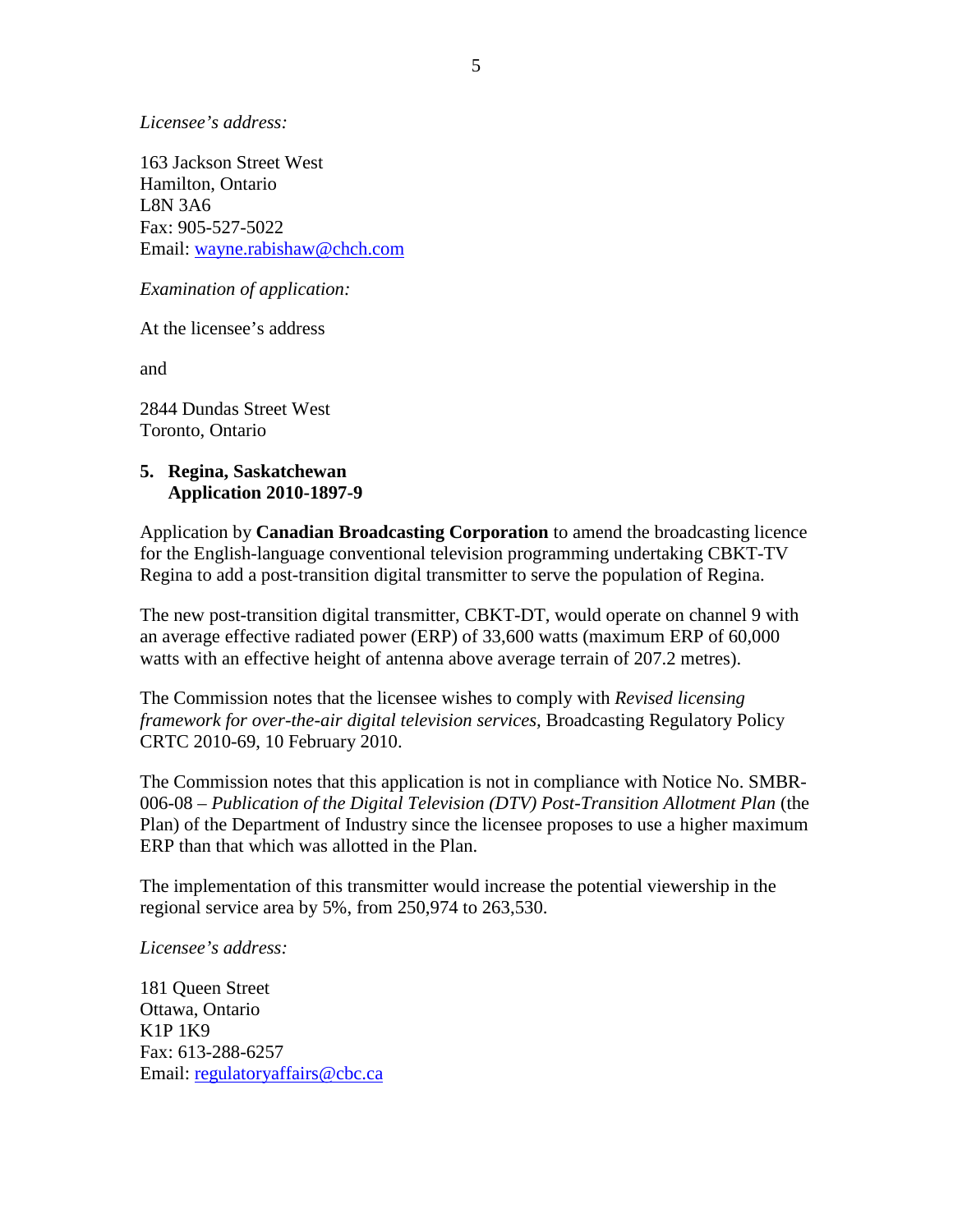*Examination of application:*

The reception CBC 2440 Broad Street Regina, Saskatchewan

## **6. Lloydminster, Alberta Application 2010-1826-8**

Application by **Newcap Inc.** to amend the broadcasting licence for the English-language conventional television programming undertaking CITL-TV Lloydminster to add a posttransition digital transmitter to serve the population of Lloydminster.

The new post-transition digital transmitter, CITL-DT, would operate on channel 4 with an effective radiated power (ERP) of 9,100 watts (non-directional antenna with an effective height of antenna above average terrain to 220.6 metres).

The Commission notes that the licensee wishes to comply with *Revised licensing framework for over-the-air digital television services,* Broadcasting Regulatory Policy CRTC 2010-69, 10 February 2010.

The Commission also notes that this application is not in compliance with Notice No. SMBR-006-08 – *Publication of the Digital Television (DTV) Post-Transition Allotment Plan* (the Plan) of the Department of Industry since the licensee proposes to use a higher ERP than that which was allotted in the Plan.

According to the licensee, the implementation of this transmitter would not impact the viewership in the regional service area because the new digital transmitter would serve the same amount of persons as the current analog transmitter.

*Licensee's address:*

745 Windmill Road Dartmouth, Nova Scotia B3B 1C2 Fax: 902-468-5661 Email: [dmurray@ncc.ca](mailto:dmurray@ncc.ca)

*Examination of application:*

 $5026-50$ <sup>th</sup> Street Lloydminster, Alberta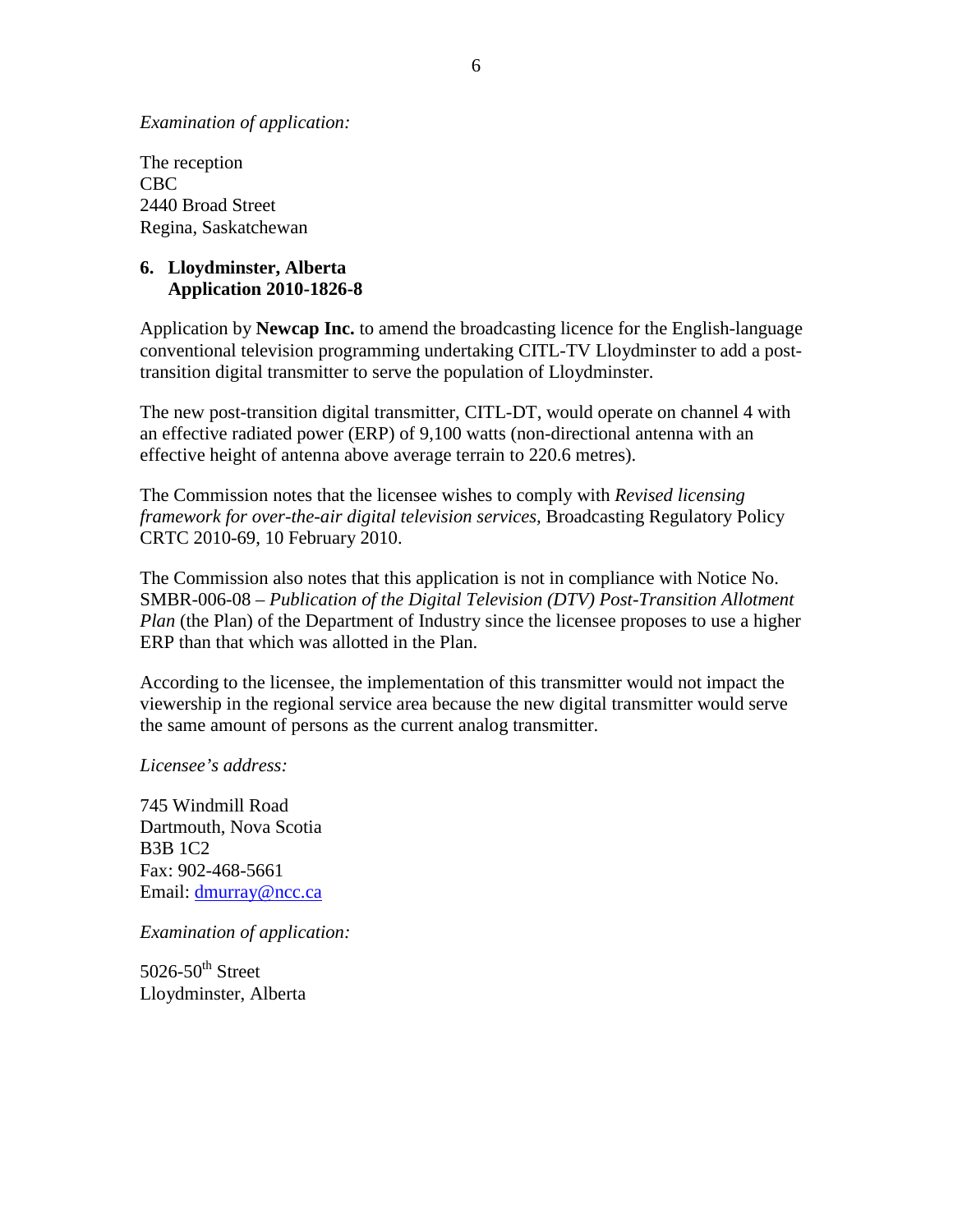## **7. Lloydminster, Alberta Application 2010-1833-3**

Application by **Newcap Inc.** to amend the broadcasting licence for the English-language conventional television programming undertaking CKSA-TV Lloydminster to add a posttransition digital transmitter to serve the population of Lloydminster.

The new post-transition digital transmitter, CKSA-DT, would operate on channel 2 with an effective radiated power of 8,100 watts (non-directional antenna with an effective height of antenna above average terrain of 220.6 metres).

The Commission notes that the licensee wishes to comply with *Revised licensing framework for over-the-air digital television services,* Broadcasting Regulatory Policy CRTC 2010-69, 10 February 2010.

The Commission also notes that this application is not in compliance with Notice No. SMBR-006-08 – *Publication of the Digital Television (DTV) Post-Transition Allotment Plan* (the Plan) of the Department of Industry since the licensee proposes to use a different channel than that which was allotted in the Plan.

According to the licensee, the implementation of this transmitter would not impact the viewership in the regional service area because the new digital transmitter would serve the same amount of persons as the current analog transmitter.

*Licensee's address:*

745 Windmill Road Dartmouth, Nova Scotia B3B 1C2 Fax: 902-468-5661 Email: [dmurray@ncc.ca](mailto:dmurray@ncc.ca)

*Examination of application:*

 $5026-50$ <sup>th</sup> Street Lloydminster, Alberta

# **Public participation**

## **Deadline for interventions**

## **14 February 2011**

The intervention must be received by the Commission and by the applicant on or before the above-mentioned date. The Commission cannot be held responsible for postal delays and will not notify a party whose intervention is received after the deadline date. The intervention will not be considered by the Commission and will not be part of the public file.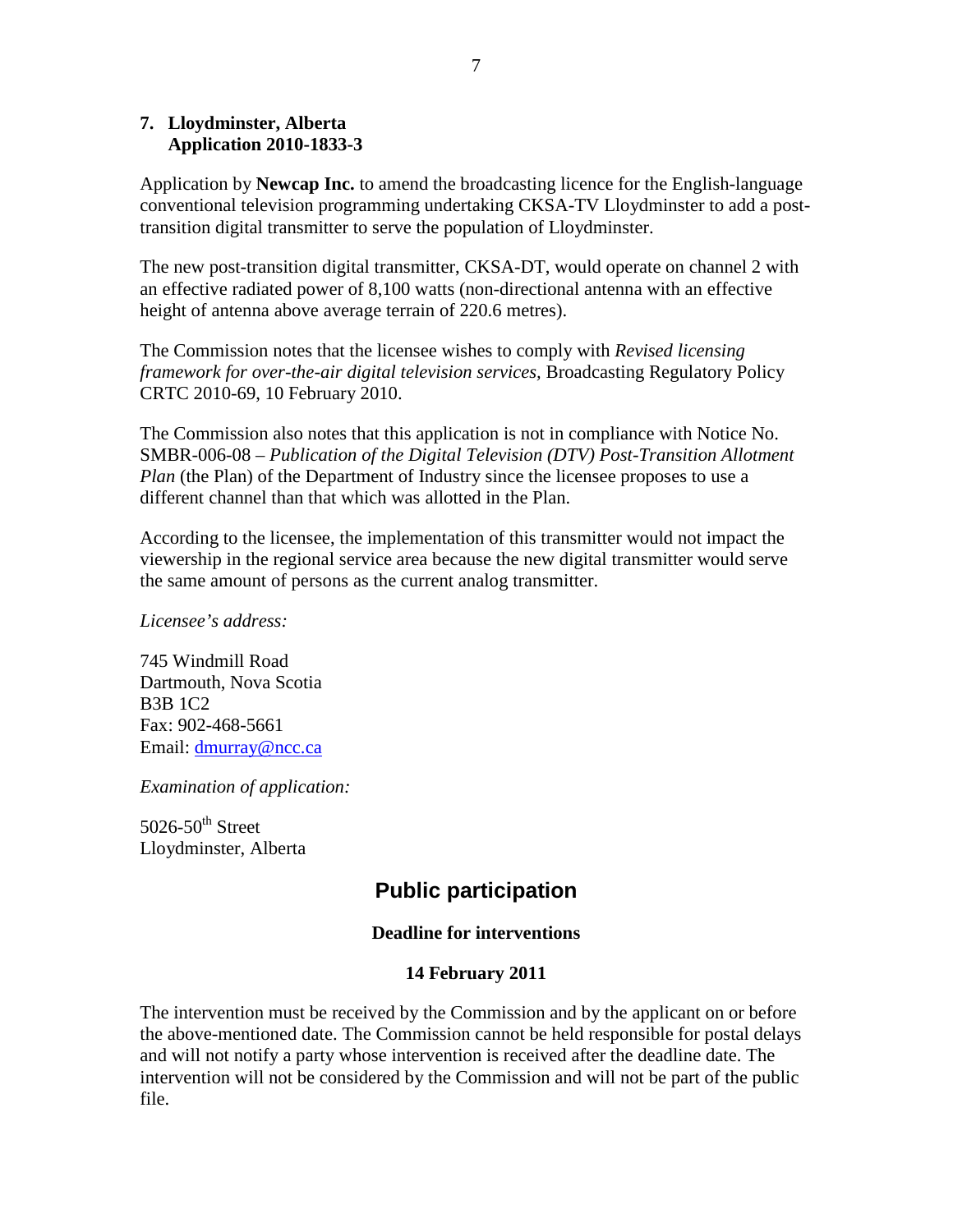Interventions will be considered by the Commission and will form part of the public record of the proceeding without further notification to intervening parties, provided the procedure set out below has been followed. Parties will be contacted only if their submissions raise procedural questions.

Written interventions should be submitted to the Secretary General of the Commission in **only one** of the following formats:

#### **by using the**

[\[Broadcasting interventions/comments form\]](https://services.crtc.gc.ca/pub/instances-proceedings/Default.aspx?Status=Open&PubArea=Brd&PubType=All&PubSubType=All&lang=eng)

or

## **by mail to** CRTC, Ottawa, Ontario K1A 0N2

or

### **by fax at** 819-994-0218

A true copy must be sent to the applicant, and proof that this has been done must accompany the intervention sent to the Commission.

The Commission advises those who file and serve by electronic mode to exercise caution when using e-mail for service of documents or notification, as it may be difficult to establish that service has occurred.

Parties must ensure that, before initiating service through electronic mode, they will be able to satisfy the Commission, upon request, that service of the notification was completed.

Submissions longer than five pages should include a summary.

Each paragraph of the submission should be numbered. In addition, where the intervention is filed by electronic means, the line \*\*\*End of document\*\*\* should be entered following the last paragraph of the document, as an indication that the document has not been damaged during electronic transmission.

Interventions should clearly identify the application referred to and indicate whether parties support or oppose the application, or, if they propose changes to it, include the facts and grounds for their proposal.

## **Important notice**

All information that parties provide as part of this public process, except information granted confidentiality, whether sent by postal mail, facsimile, e-mail or through the Commission's website at www.crtc.gc.ca, becomes part of a publicly accessible file and will be posted on the Commission's website. This information includes personal information, such as full names, e-mail addresses, postal/street addresses, telephone and facsimile numbers, and any other personal information parties provide.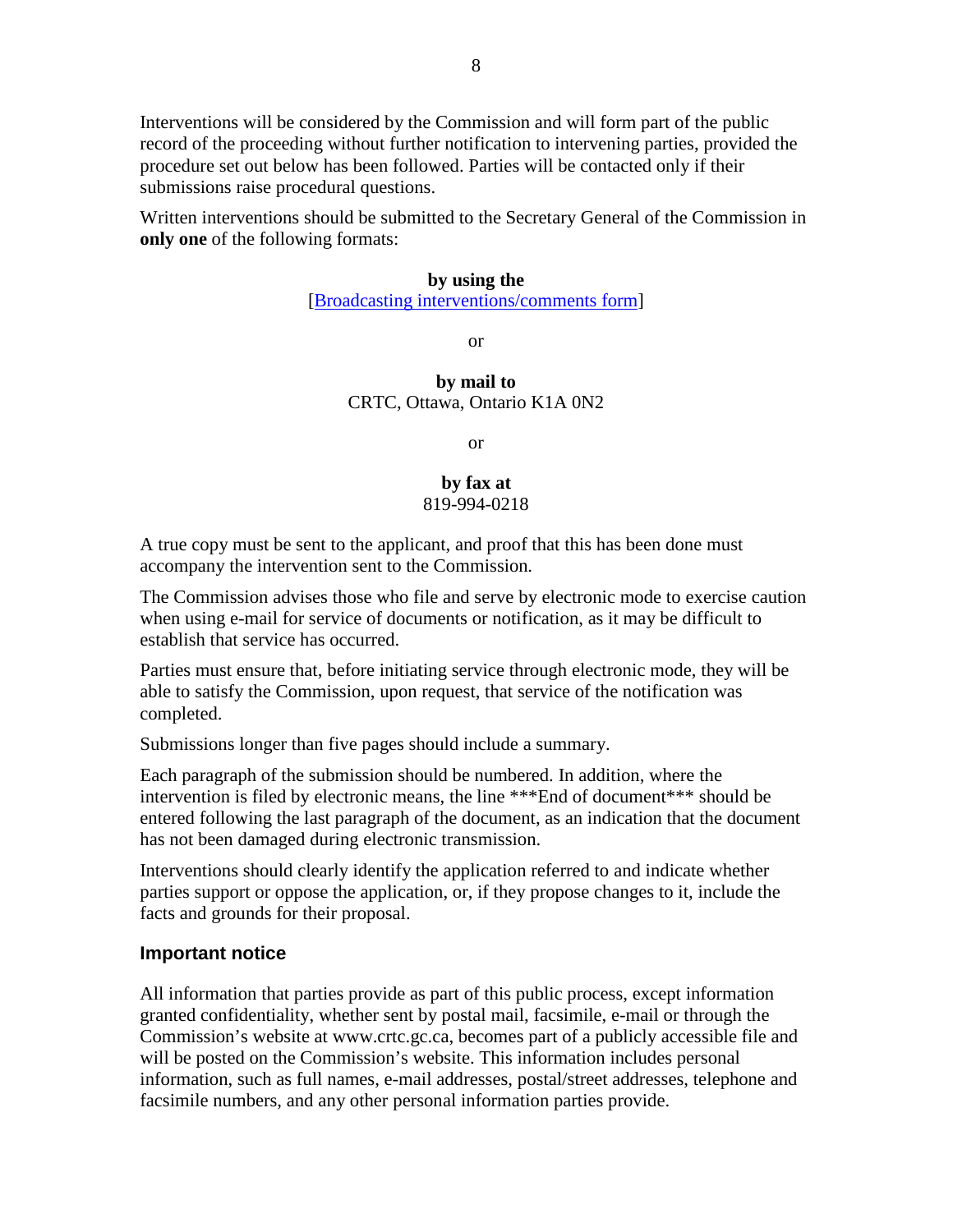The personal information that parties provide will be used and may be disclosed for the purpose for which the information was obtained or compiled by the Commission, or for a use consistent with that purpose.

Documents received electronically or otherwise will be put on the Commission's website in their entirety exactly as received, including any personal information contained therein, in the official language and format in which they are received. Documents not received electronically will be available in PDF format.

The information that parties provide to the Commission as part of this public process is entered into an unsearchable database dedicated to this specific public process. This database is accessible only from the web page of this particular public process. As a result, a general search of the Commission's website with the help of either its own search engine or a third-party search engine will not provide access to the information that was provided as part of this public process.

The Commission encourages interested parties to monitor the public examination file and the Commission's website for additional information that they may find useful when preparing their interventions.

# **Examination of documents**

An electronic version of the applications is available from the Commission's website by selecting the application number within this notice.

A list of all interventions will also be available on the Commission's website. To access the list, select "Lists of interventions/comments" under "Public Proceedings" from the Commission's website.

Documents are also available during normal office hours at the local address provided in this notice and at the Commission offices and documentation centres directly involved with these applications, or, upon request, within two (2) working days, at any other Commission offices and documentation centres.

## **Location of Commission offices**

Toll-free telephone: 1-877-249-2782 Toll-free TDD: 1-877-909-2782

Les Terrasses de la Chaudière Central Building 1 Promenade du Portage, Room 206 Gatineau, Quebec J8X 4B1 Tel.: 819-997-2429 Fax: 819-994-0218